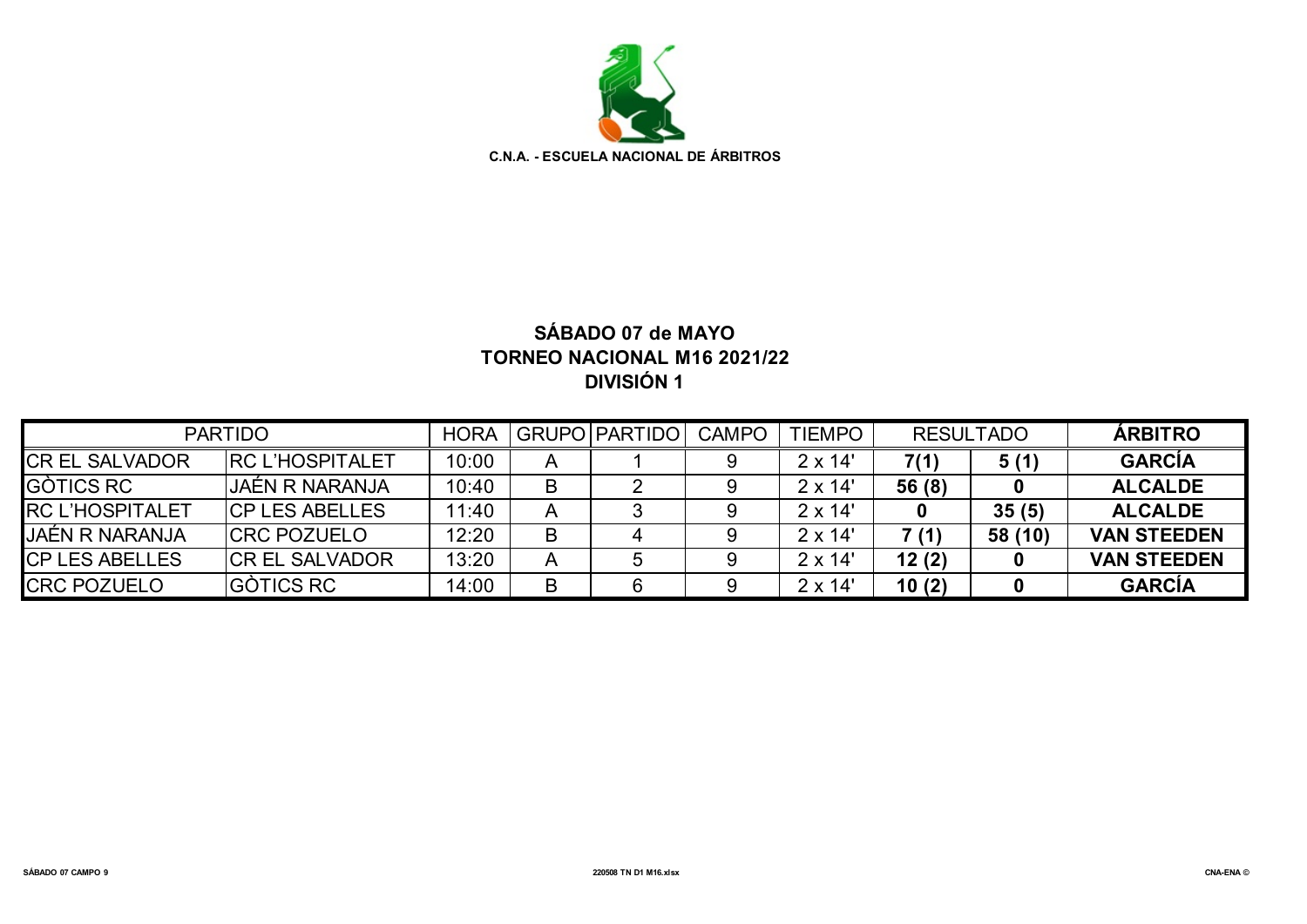

## **SÁBADO 07 de MAYO TORNEO NACIONAL M16 2021/22 DIVISIÓN 1**

| <b>PARTIDO</b>         | <b>HORA</b>            |       | GRUPO PARTIDO | CAMPO | <b>TIEMPO</b> | <b>RESULTADO</b> |       | <b>ARBITRO</b> |               |
|------------------------|------------------------|-------|---------------|-------|---------------|------------------|-------|----------------|---------------|
| <b>RC PONENT</b>       | <b>CD ARQUITECTURA</b> | 10:00 | C             |       |               | $2 \times 14'$   | 21(3) | 17(2)          | <b>MULLOR</b> |
| <b>BUC</b>             | <b>IRC VALENCIA</b>    | 10:40 | D             |       |               | $2 \times 14'$   |       | 24(4)          | <b>SÁEZ</b>   |
| <b>CD ARQUITECTURA</b> | <b>BARÇA RUGBI</b>     | 11:40 | C             |       |               | $2 \times 14'$   |       | 30(4)          | <b>LOYOLA</b> |
| <b>RC VALENCIA</b>     | <b>ICAR SEVILLA</b>    | 12:20 | D             | 10    |               | $2 \times 14'$   | 22(3) | 7 (1)          | <b>MULLOR</b> |
| <b>BARÇA RUGBI</b>     | <b>IRC PONENT</b>      | 13:20 | C             |       |               | $2 \times 14'$   | 5(1)  | 7 (1)          | <b>SÁEZ</b>   |
| <b>CAR SEVILLA</b>     | <b>BUC</b>             | 14:00 | D             | 12    |               | $2 \times 14'$   | 12(2) | 7(1)           | <b>LOYOLA</b> |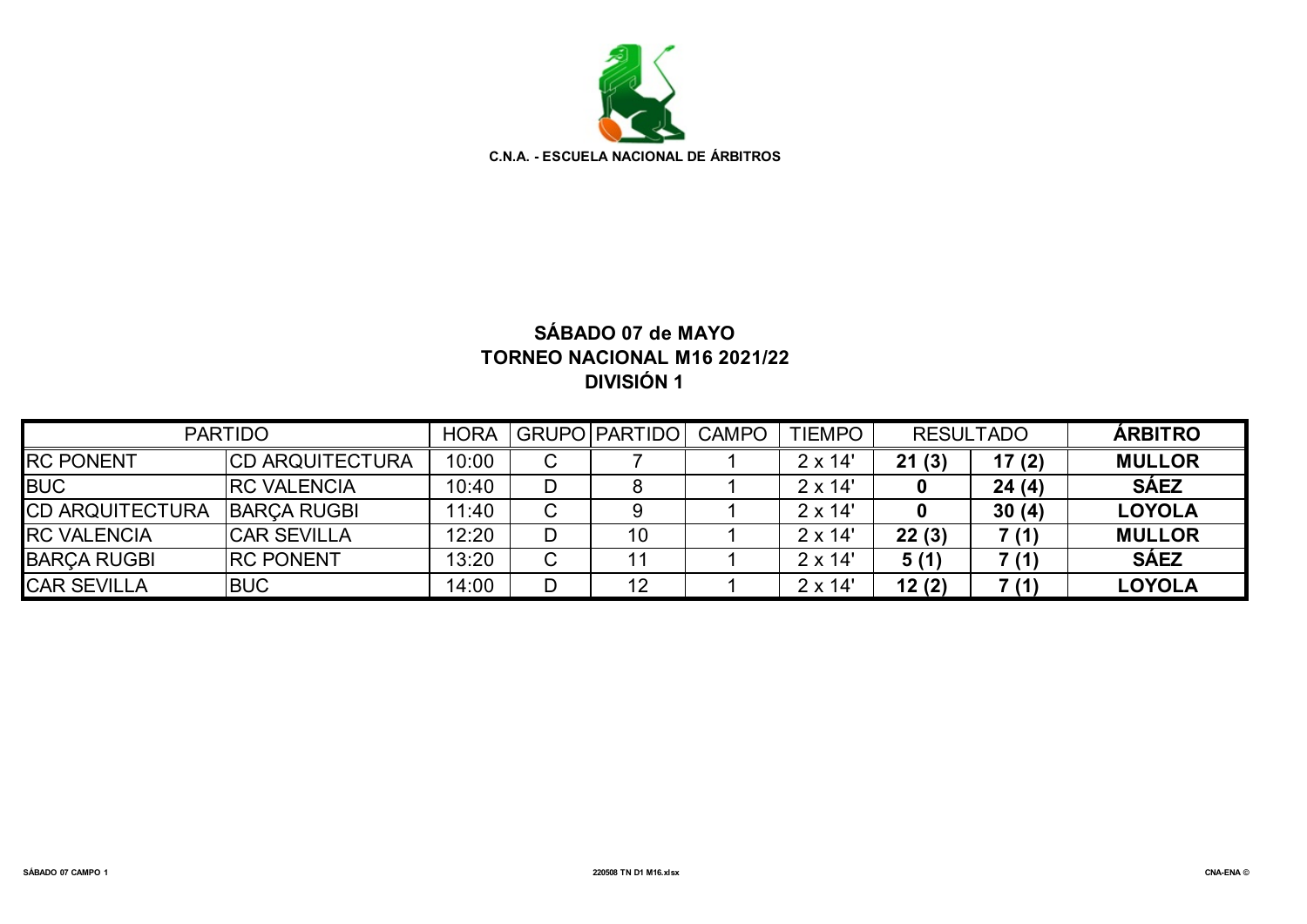

### **DOMINGO 08 de MAYO TORNEO NACIONAL M16 2021/22 DIVISIÓN 1**

|                         | <b>PARTIDO</b>          | <b>HORA</b> | <b>GRUPO</b>                       | <b>PARTIDO</b> | <b>CAMPO</b> | <b>TIEMPO</b>  |    | <b>RESULTADO</b> | <b>ÁRBITRO</b>     |
|-------------------------|-------------------------|-------------|------------------------------------|----------------|--------------|----------------|----|------------------|--------------------|
| <b>IRC L'HOSPITALET</b> | <b>ICD ARQUITECTURA</b> | 10:00       | $1^{\circ}$ - $4^{\circ}$ BRONCE I | 13             |              | $2 \times 14'$ | 13 |                  | <b>ALCALDE</b>     |
| <b>CR EL SALVADOR</b>   | <b>BARCA RUGBI</b>      | 10:40       | $1^\circ$ - $4^\circ$ PLATA        | 14             |              | $2 \times 14'$ |    |                  | <b>GARCÍA</b>      |
| <b>ICP LES ABELLES</b>  | <b>IRC PONENT</b>       | 11:20       | 1º - 4º ORO                        | 15             |              | $2 \times 14'$ | 23 |                  | <b>VAN STEEDEN</b> |
| <b>IRC L'HOSPITALET</b> | <b>IBUC</b>             | 12:00       | $1^\circ$ - $2^\circ$ BRONCE I     | 16             |              | $2 \times 14'$ | 10 | 14               | <b>GARCÍA</b>      |
| <b>BARCA RUGBI</b>      | <b>ICAR SEVILLA</b>     | 12:40       | $1^\circ$ - $2^\circ$ PLATA        |                |              | $2 \times 14'$ | 13 | 14               | <b>VAN STEEDEN</b> |
| <b>ICP LES ABELLES</b>  | <b>IRC VALENCIA</b>     | 13:30       | <b>FINAL ORO</b>                   | 18             |              | $2 \times 14'$ | 14 |                  | <b>GARCÍA</b>      |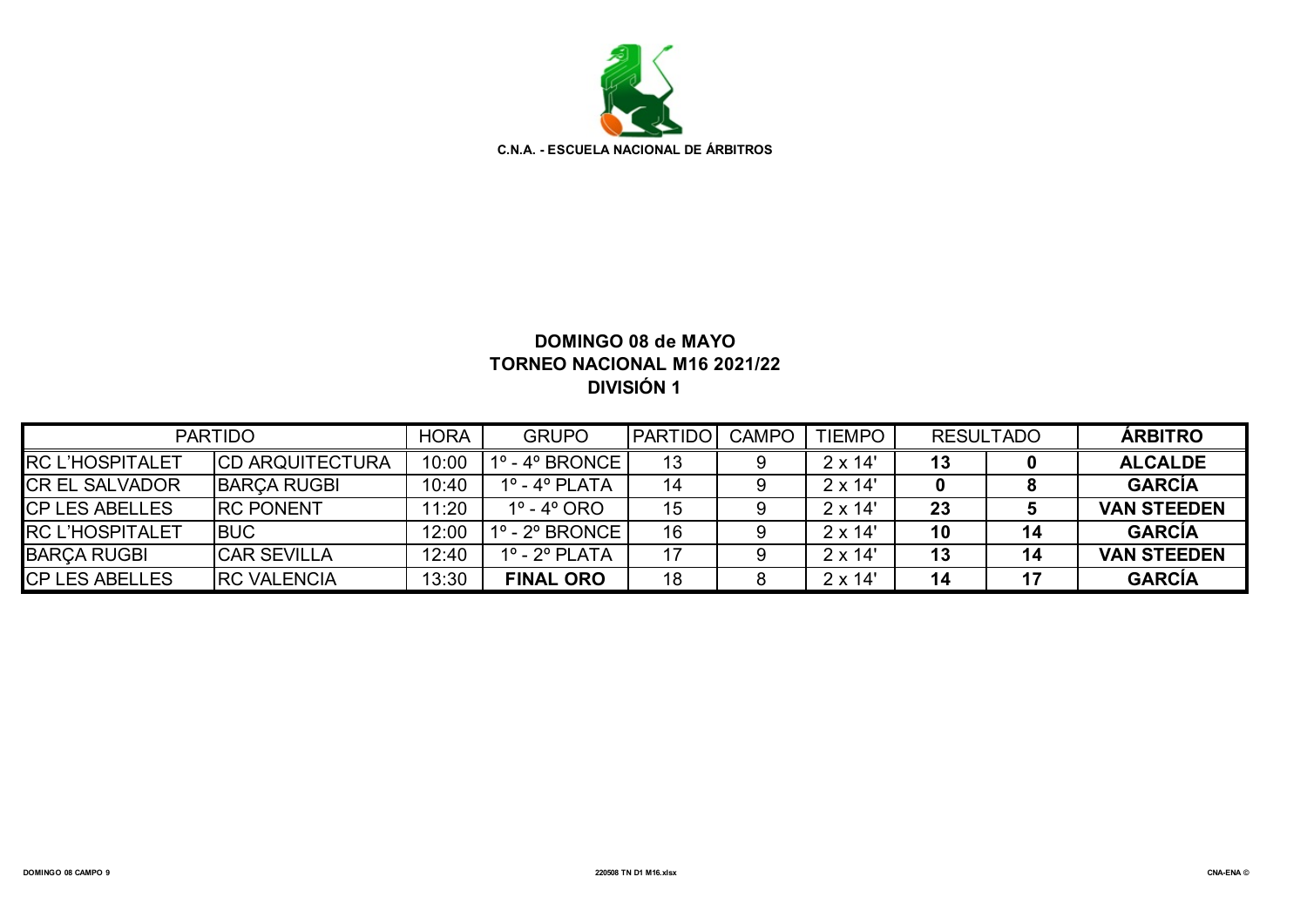

#### **DOMINGO 08 de MAYO TORNEO NACIONAL M16 2021/22 DIVISIÓN 1**

|                        | <b>PARTIDO</b>      | <b>HORA</b> | <b>GRUPO</b>                   | <b>PARTIDO</b> | <b>CAMPO</b> | <b>TIEMPO</b>  | <b>RESULTADO</b> |    | <b>ÁRBITRO</b> |
|------------------------|---------------------|-------------|--------------------------------|----------------|--------------|----------------|------------------|----|----------------|
| JAÉN R NARANJA         | <b>BUC</b>          | 10:00       | $1^\circ$ - $4^\circ$ BRONCE   | 19             |              | $2 \times 14'$ |                  | 51 | <b>SÁEZ</b>    |
| <b>GÒTICS RC</b>       | <b>CAR SEVILLA</b>  | 10:40       | $1^\circ$ - $4^\circ$ PLATA    | 20             |              | $2 \times 14'$ |                  | 15 | <b>MULLOR</b>  |
| <b>CRC POZUELO</b>     | <b>IRC VALENCIA</b> | 11:20       | $1^\circ$ - $4^\circ$ ORO      | 21             |              | $2 \times 14'$ | 14               | 24 | <b>LOYOLA</b>  |
| <b>CD ARQUITECTURA</b> | JAÉN RUGBY NARANJA  | 12:00       | 3° - 4° BRONCE '               | 22             |              | $2 \times 14'$ | 36               |    | <b>MULLOR</b>  |
| <b>CR EL SALVADOR</b>  | <b>GÒTICS RC</b>    | 12:40       | $3^\circ$ - 4 PLATA            | 23             |              | $2 \times 14'$ | 14               | 20 | <b>LOYOLA</b>  |
| <b>RC PONENT</b>       | <b>ICRC POZUELO</b> | 13:20       | $3^{\circ}$ - 4 $^{\circ}$ ORO | 24             |              | $2 \times 14'$ |                  | 22 | <b>SÁEZ</b>    |